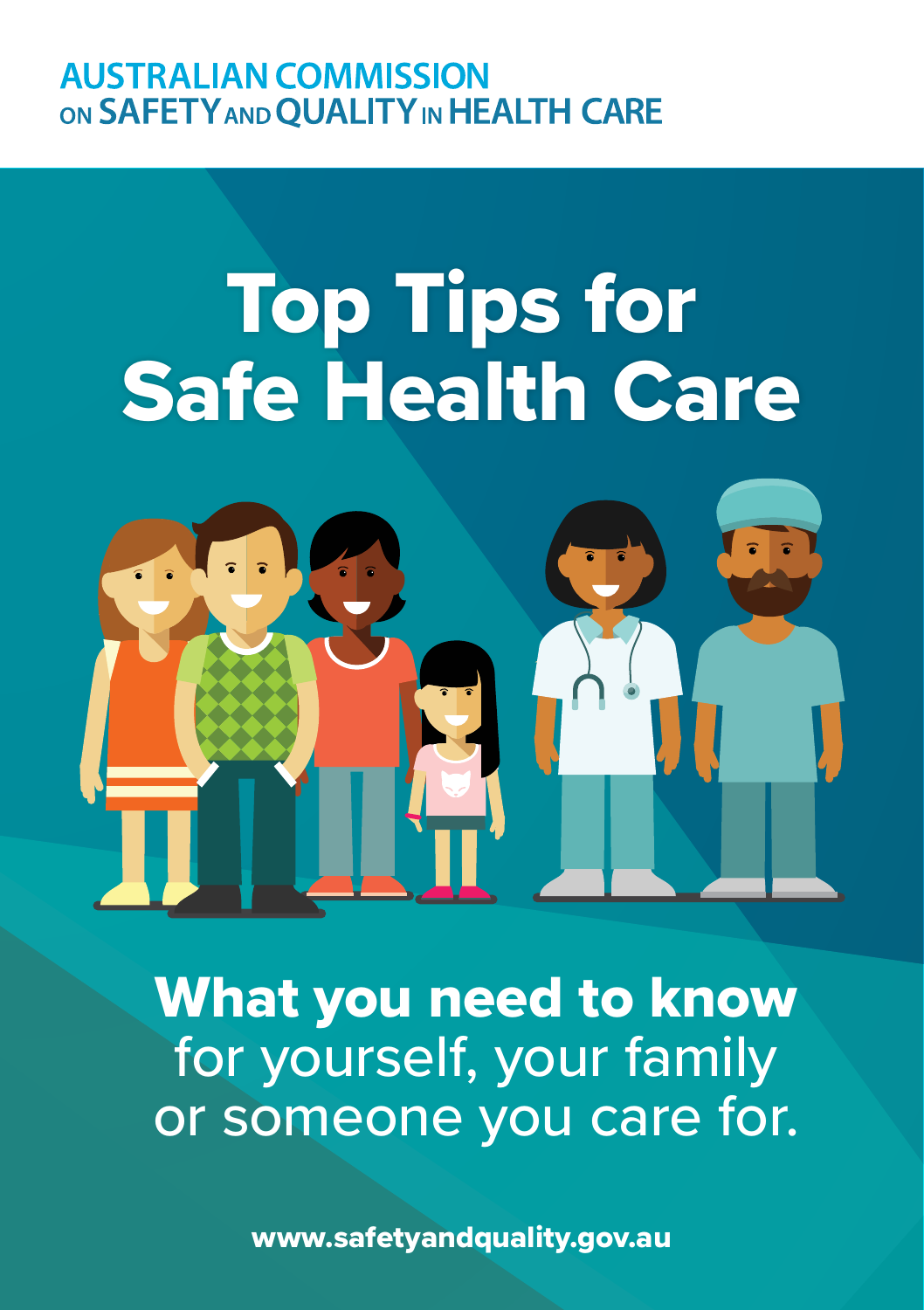# About this booklet

**This booklet is designed to help consumers, their families, carers and other support people get the most out of their health care.** 

**Being actively involved, and working in partnership with healthcare providers, can help ensure you get the care that is right for you.**

**Published by the Australian Commission on Safety and Quality in Health Care**

**Level 5, 255 Elizabeth Street, Sydney NSW 2001**

**Phone: (02) 9126 3600 Fax: (02) 9126 3613**

**Email: [mail@safetyandquality.gov.au](mailto:mail%40safetyandquality.gov.au?subject=) Website: [www.safetyandquality.gov.au](http://www.safetyandquality.gov.au)**

**Print ISBN: 978-1-925948-73-8 Online ISBN: 978-1-925948-72-1**

**© Commonwealth of Australia 2020**

**All material and work produced by the Australian Commission on Safety and Quality in Health Care is protected by Commonwealth copyright. It may be reproduced in whole or in part for study or training purposes, subject to the inclusion of an acknowledgement of the source.**

**The Commission's preference is that you attribute this publication (and any material sourced from it) using the following citation:** 

**Australian Commission on Safety and Quality in Health Care (2020)**  *Top tips for safe health care***; ACSQHC.**

**Enquiries regarding the use of this publication are welcome and can be sent to [communications@safetyandquality.gov.au](mailto:communications%40safetyandquality.gov.au?subject=)**

**You can use the information in this booklet when you talk to your doctor and healthcare providers, including nurses, pharmacists, specialists, allied health and mental health workers.**

**This booklet has been produced by the Australian Commission on Safety and Quality in Health Care, an Australian government agency that leads and coordinates national improvements in the safety and quality of health care.**



#### **Acknowledgements**

Many individuals and organisations have freely given their time, expertise and documentation to support the development of this resource. In particular the Commission wishes to thank the consumers involved in the consultation process. The involvement and willingness of all concerned to share their experience and expertise is greatly appreciated.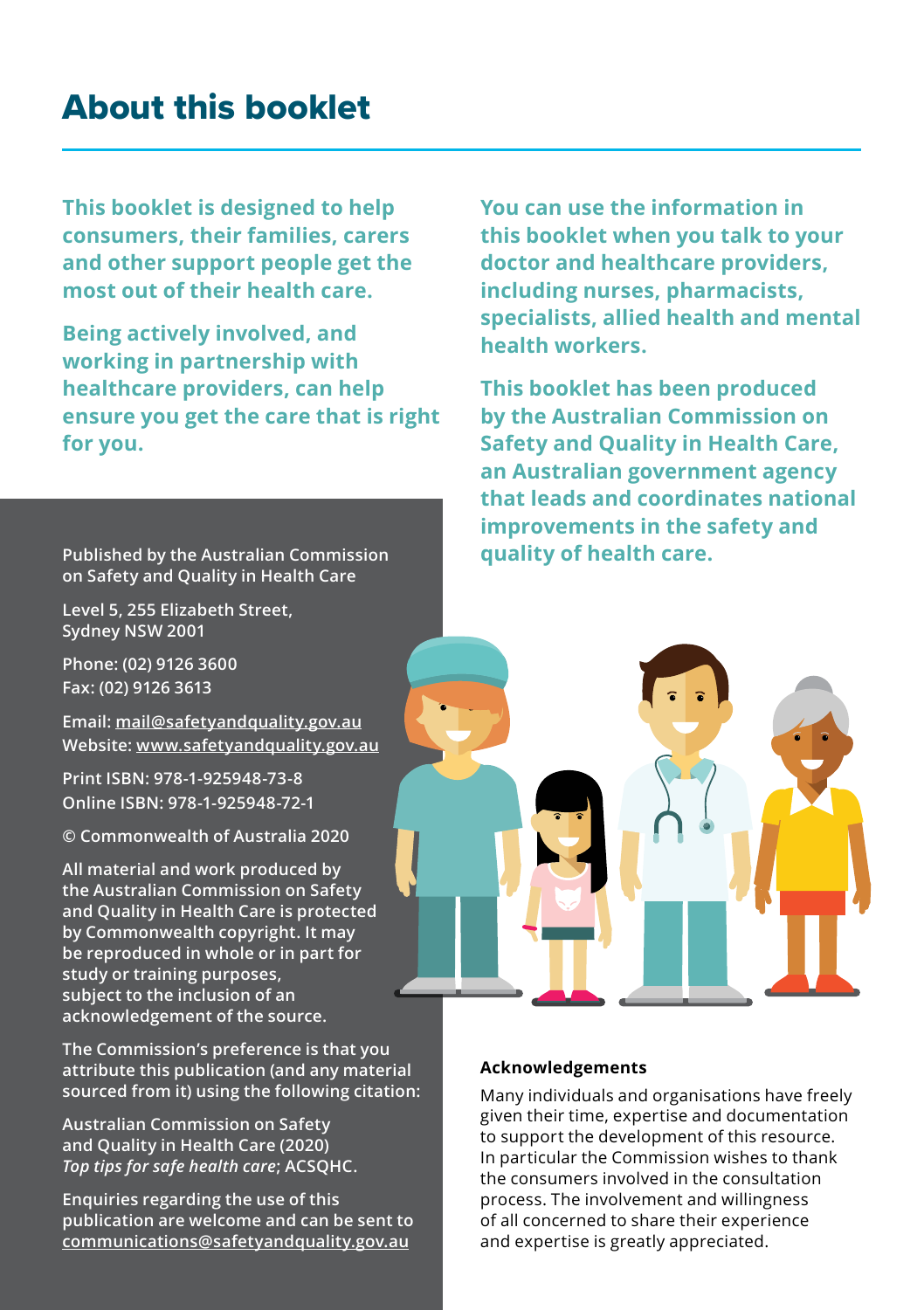# How to get further information

#### Consumer organisations

The following consumer organisations can provide advice about finding support networks and healthcare services:

**Consumers Health Forum of Australia**

Web: **[www.chf.org.au](http://www.chf.org.au)** Phone: 02 6273 5444

**Health Care Consumers' Association of the ACT** 

Web: **[www.hcca.org.au](http://www.hcca.org.au)** Phone: 02 6230 7800

**Health Consumers NSW** Web: **[www.hcnsw.org.au](http://www.Hcnsw.org.au)** Phone: 02 9986 1082

**Health Consumers QLD**  Web: **[www.hcq.org.au](http://www.hcq.org.au)** Phone: 07 3012 9090

**Health Consumers Alliance of SA**  Web: **[www.hcasa.asn.au](http://www.hcasa.asn.au)** Phone: 08 8231 4169

**Health Issues Centre VIC** Web: **[www.hic.org.au](https://www.hic.org.au)** Phone: 03 9664 9343

**Health Consumers' Council WA**  Web: **[www.hconc.org.au](http://www.hconc.org.au)** Phone: 1800 620 780

### Government websites with health information

**Better Health Channel** Web: **[www.betterhealth.vic.gov.au](http://www.betterhealth.vic.gov.au)**

**Healthdirect** 24 Hour Health Advice Web: **[www.healthdirect.gov.au](http://www.healthdirect.gov.au)** Phone: 1800 022 222

**Pregnancy, birth and baby support and information**  Web: **[www.pregnancybirthbaby.org.au](http://www.pregnancybirthbaby.org.au)** Phone: 1800 882 436

**Head to Health**  Web: **[www.headtohealth.gov.au](https://www.headtohealth.gov.au)**

**My Aged Care**  Web: **[www.myagedcare.gov.au](http://www.myagedcare.gov.au)** Phone: 1800 200 422

**Poisons Information Centre**  Web: **[www.poisonsinfo.nsw.gov.au](http://www.poisonsinfo.nsw.gov.au)** Phone: 13 11 26

**Emergency assistance**  Web: **[www.triplezero.gov.au](http://www.triplezero.gov.au)** Phone: 000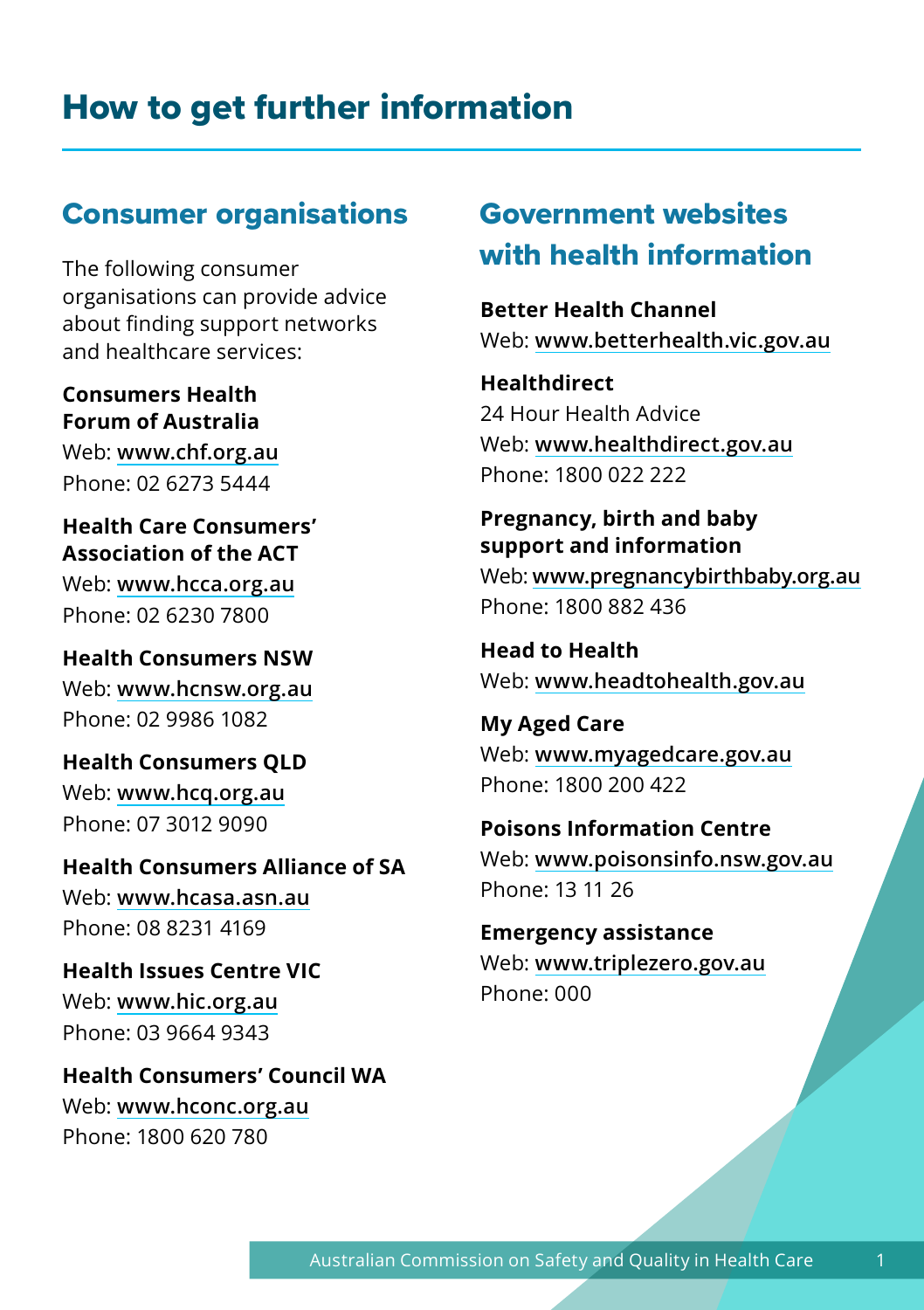

**You have a right to ask questions about your health and health care. Don't feel shy about asking questions if you are unsure about the information you are given.** 

In fact, asking questions will help your doctor and other healthcare providers understand what worries you about your health and what is important to you when deciding your treatment.

If you are not confident to ask questions, bring a family member, friend or representative to help you. You can also ask for an interpreter from the Translating and Interpreting Service, which is a national service provided by the Australian Government (Phone: 131 450).

Writing your questions down before your appointment can help you feel prepared to get the answers you need. A Question Builder tool is available to help you prepare questions to bring to your appointment. This tool can be found here: **[www.safetyandquality.](www.safetyandquality.gov.au/questionbuilder) [gov.au/questionbuilder](www.safetyandquality.gov.au/questionbuilder)**.

### **? Questions you can ask:**

- **Can you please explain that to me again?**
- **Do I need tests or treatment and what are my treatment options?**
- **What can I do to help myself?**
- **Where can I get more information and support?**
- **Do I need to make another appointment and should I bring someone with me?**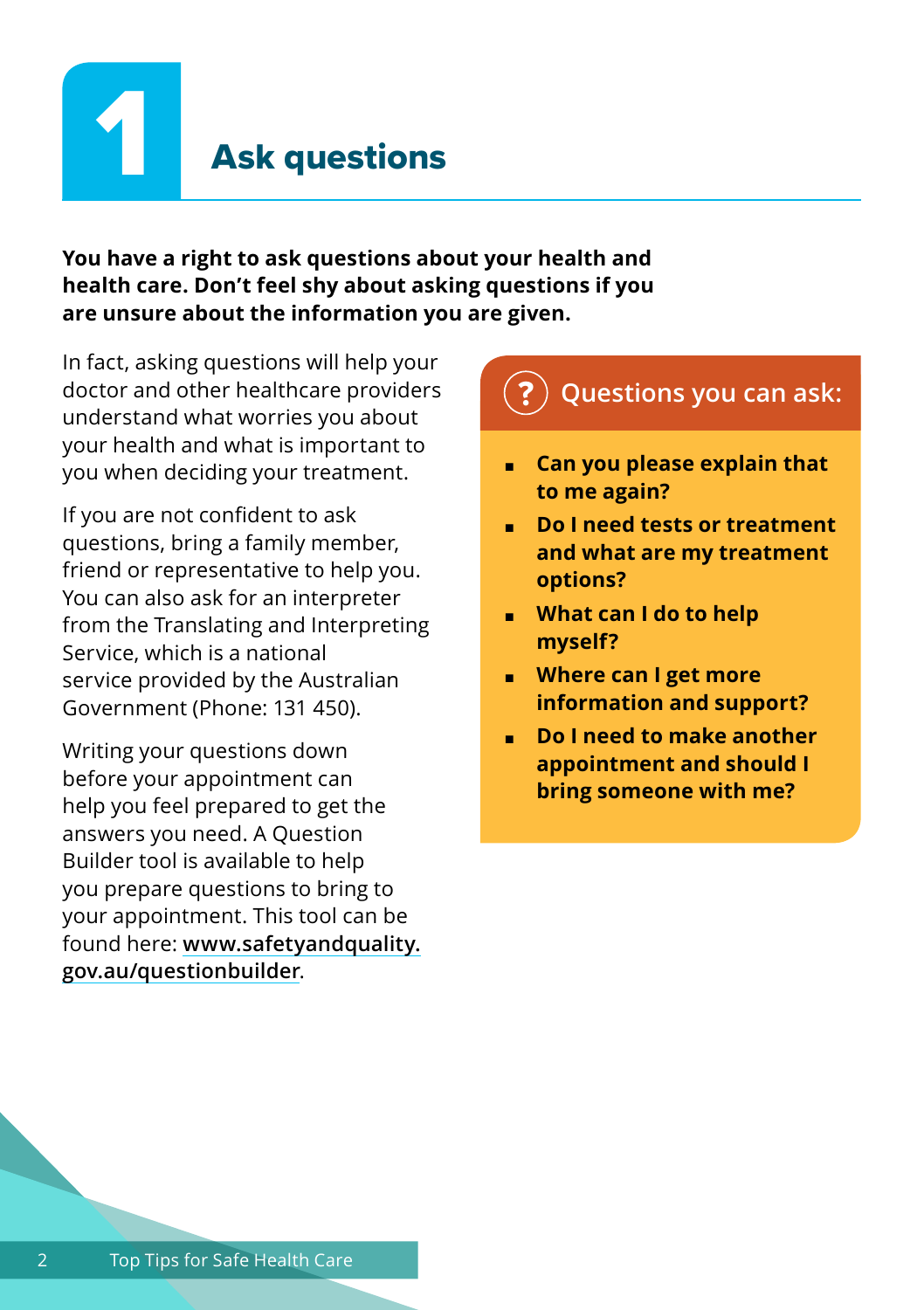

#### **Good-quality and reliable health information can help you make informed decisions about your health care.**

The best way to get health information is to ask your doctor or other healthcare provider.

If you seek advice from a complementary therapist (e.g. a naturopath, osteopath or traditional Chinese medicine practitioner), it is very important to let your regular healthcare provider know about any treatments or advice you receive from the complementary therapist. This can help to reduce the risk of something going wrong.

The information you find online is not always reliable. However, governmentendorsed health websites such as Healthdirect Australia, the Better Health Channel, industry bodies such as the Australian Medical Association, and organisations like beyondblue and Cancer Council Australia have reliable information.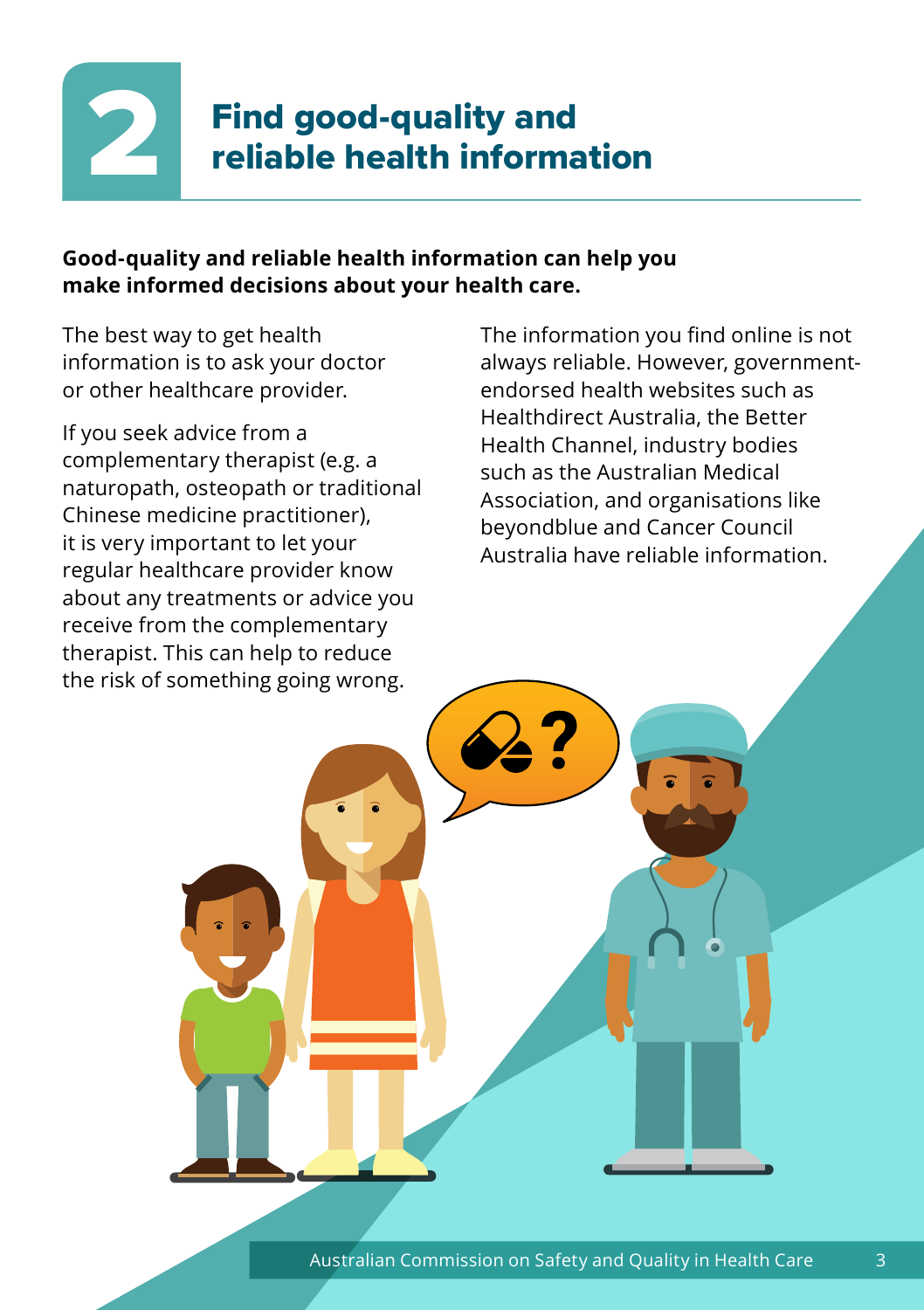# 3

# Understand the risks and benefits of medical tests, treatments and procedures

**Before making a decision about your health care, it is important that you fully understand the risks and benefits of any medical test, treatment and procedure recommended by your doctor.** 

Asking your doctor or other healthcare provider questions about your testing and treatment options will help you make better decisions together.

Make sure you get the results of your test. Do not assume no news is good news.

Choosing Wisely Australia provides a useful resource for people wishing to find out more information about their treatment options. Their website lists recommendations for specific tests, treatments and procedures that may be unnecessary and sometimes harmful for consumers. The Choosing Wisely website can be found here: **[www.choosingwisely.org.au](http://www.choosingwisely.org.au)**.

## **? Questions you can ask:** ■ **Do I need any tests or treatment?**  ■ **How might this test affect or change my care?** ■ **What are the potential risks of the test/treatment?** ■ **Are there any other options available?** ■ **What could happen if we wait and watch?** ■ **What do I and/or my family**

- **need to know about this treatment/procedure (possible complications, time in hospital, time off work)?**
- **How do I find out if there are any costs?**
- **How can I get a second opinion?**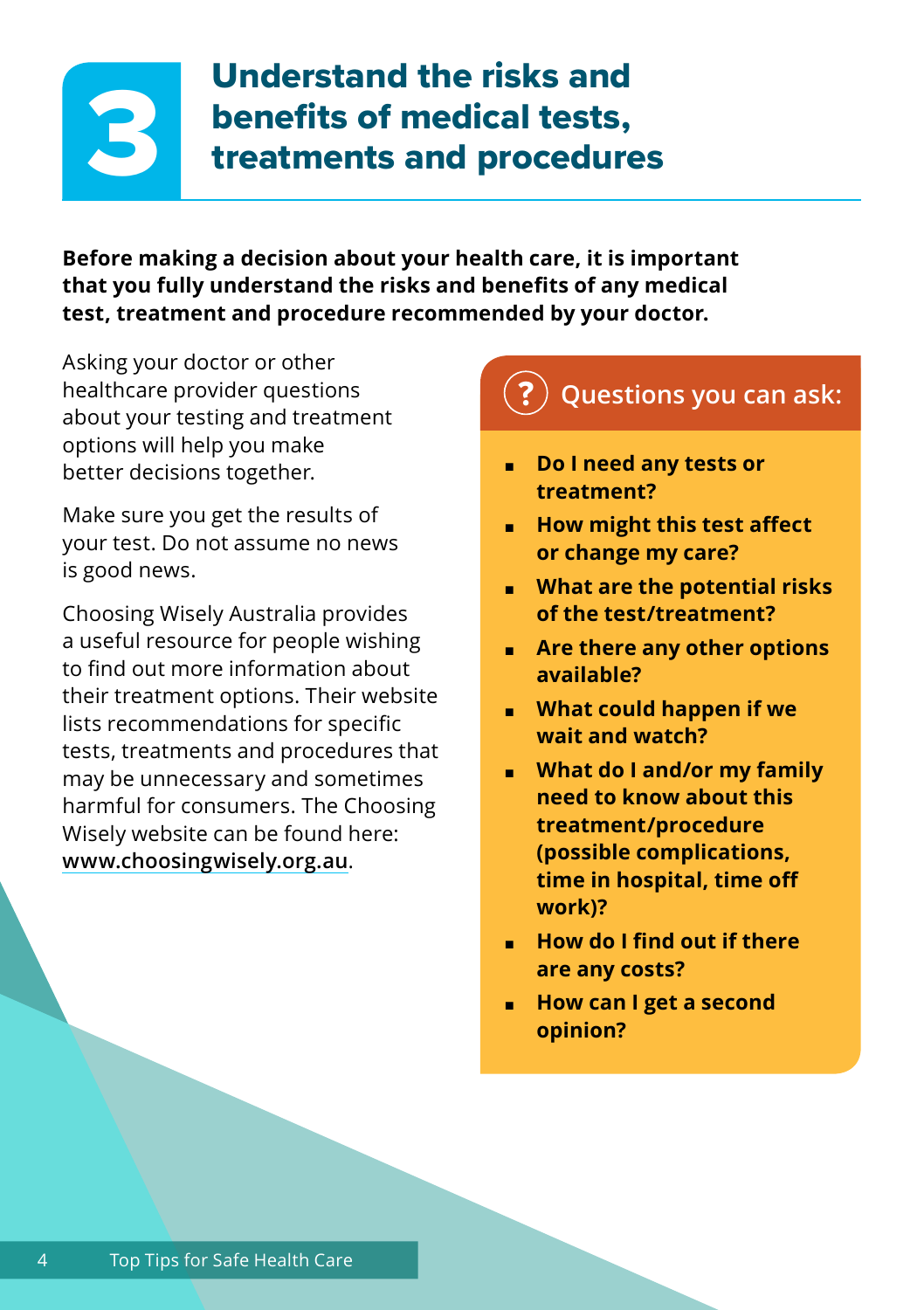# Keep a list of all the<br>medicines you are ta medicines you are taking

#### **You can use the list to let your doctor and pharmacist know the medicines you are taking. Include vitamins and any other supplements on your list.**

It is important you understand how to take your medication, especially if you use more than one medicine. If you have any questions about the directions on your medicine labels you can always ask your pharmacist. If you take multiple medications, and need help with knowing how and when to take these medicines, you can ask your doctor for a referral

5

for a Home Medicines Review. This will involve a pharmacist visiting you at home and talking to you about the medicines you are taking.

A lot of helpful information about medicines is provided by NPS MedicineWise. The NPS MedicineWise website can be found here: **[www.nps.org.au/consumers](https://www.nps.org.au/consumers)**.

# Confirm what will happen before your operation or other procedure

#### **Ask which doctor or other healthcare provider will be in charge of your procedure and check with them what operation they plan to perform.**

If at any time you don't understand what is being said to you, ask for the information to be repeated or explained in another way. You should be asked several questions to confirm the procedure you are having and the site of the procedure should be marked on your body with a pen.

Tell the doctor or other healthcare provider about any allergies and reactions to medicines you know of and ask them to note this in your medical record.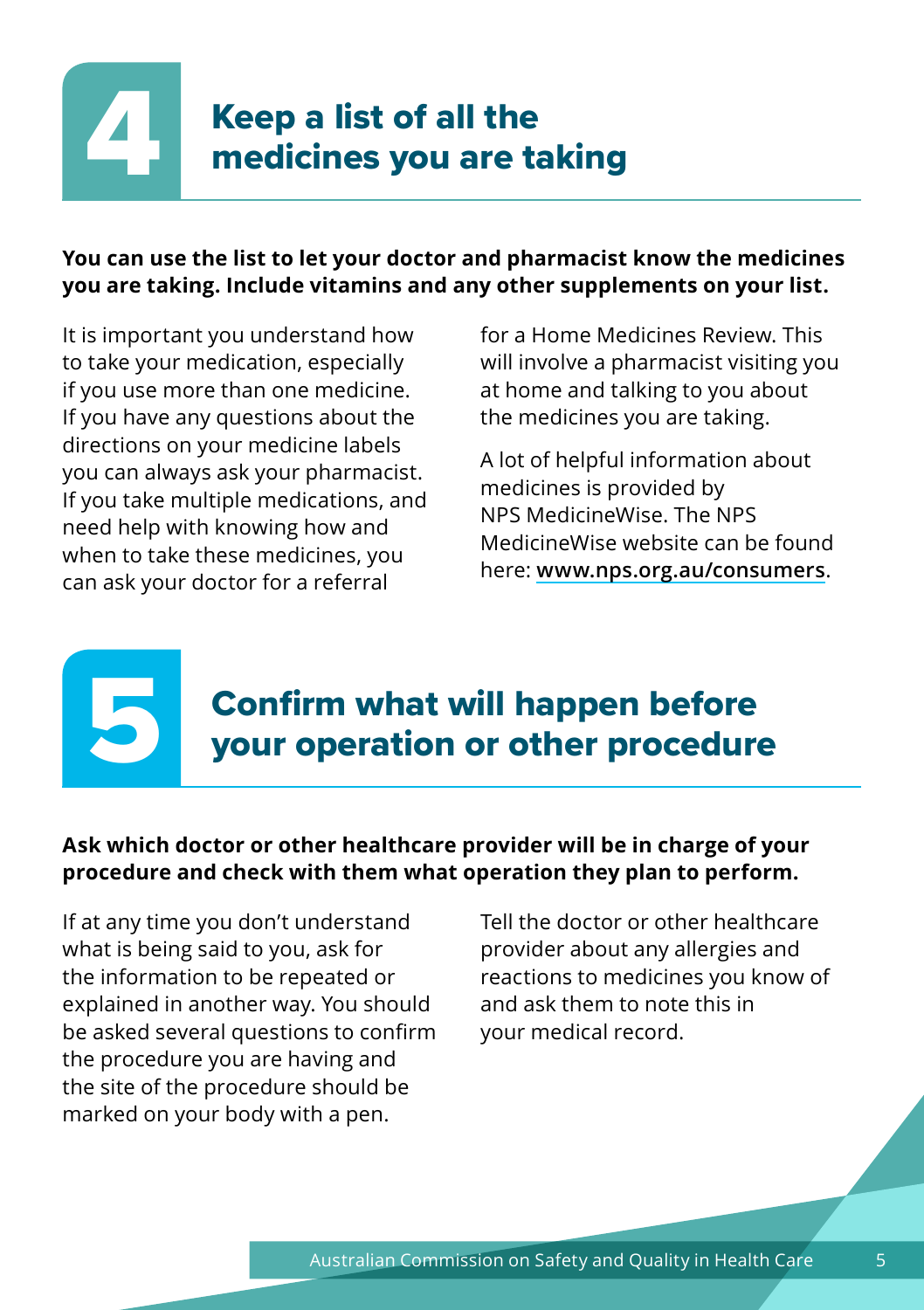

# Ask about your care when you leave hospital

#### **Ask to have your family, carer and/or representative involved in discussions about your discharge from hospital.**

Ask for a written discharge plan or care plan that summarises why you came into hospital, the care you received, the plan of action when you leave the hospital and lists any follow-up appointments.



# **? Questions you can ask: Can you explain to me what I need to do to manage my care at home?** ■ **Will I need someone to care for me after the operation?**  ■ **How can I find someone to assist me?** ■ **What should I do if my symptoms get worse?** ■ **Who can I contact if I need to speak with someone?** ■ **Will I be given a written discharge plan or care plan?**  ■ **Will you send the discharge plan or care plan to my GP?**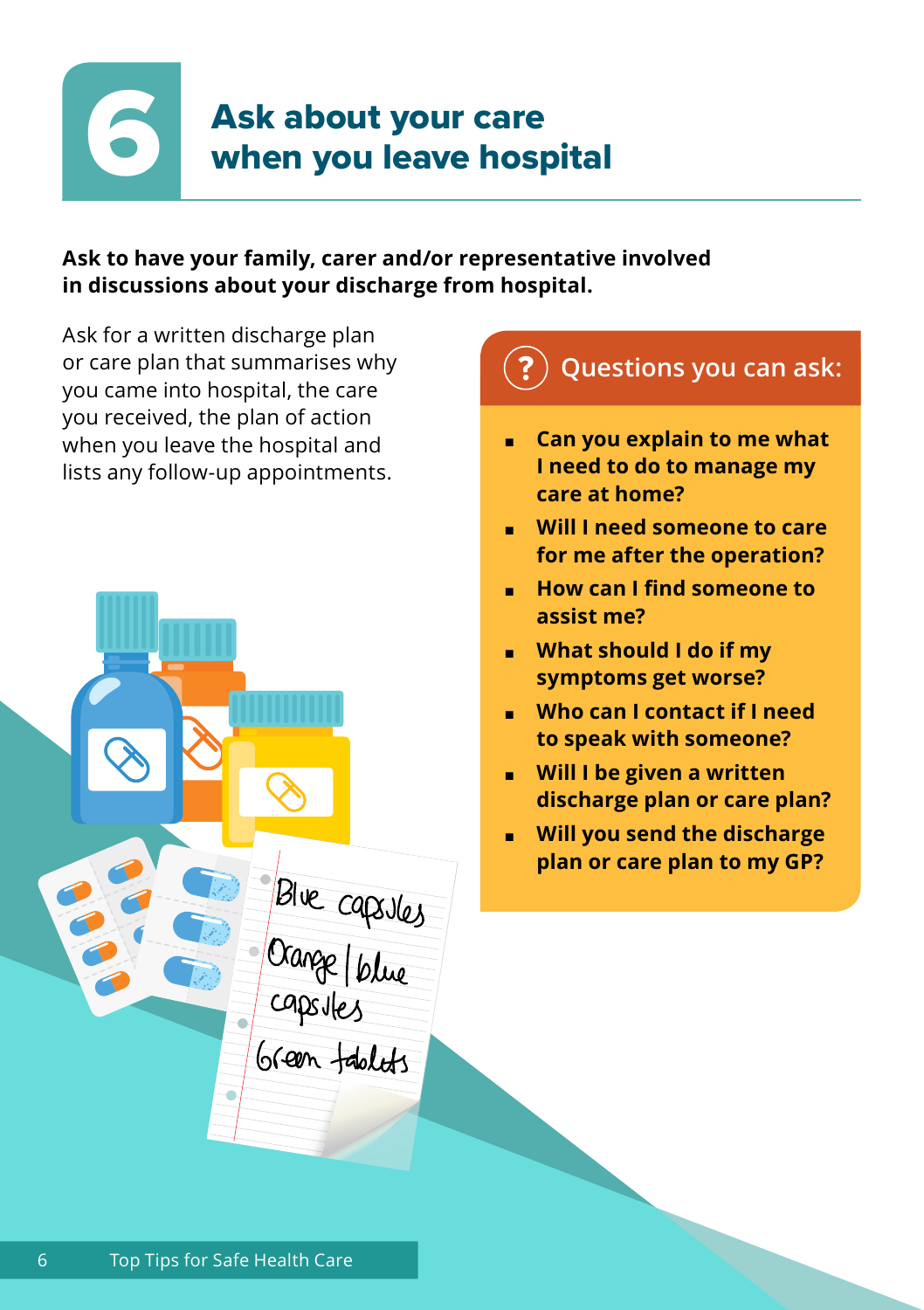

# **Know your rights**

#### **Everyone who is seeking or receiving care in the Australian health system has certain rights regarding their care.**

You have a right to:

- access health care
- receive safe and high-quality care
- be shown respect
- be informed about services. treatment, options and costs in a clear and open way
- be included in decisions and choices about your care
- privacy and confidentiality regarding the information you provide
- comment on care and have your concerns addressed.

You can read more about your rights in the Australian Charter of Healthcare Rights, which was developed by the Commission, by visiting: **[www.safetyandquality.](http://www.safetyandquality.gov.au/australian-charter-healthcare-rights) [gov.au/australian-charter](http://www.safetyandquality.gov.au/australian-charter-healthcare-rights)[healthcare-rights](http://www.safetyandquality.gov.au/australian-charter-healthcare-rights)**.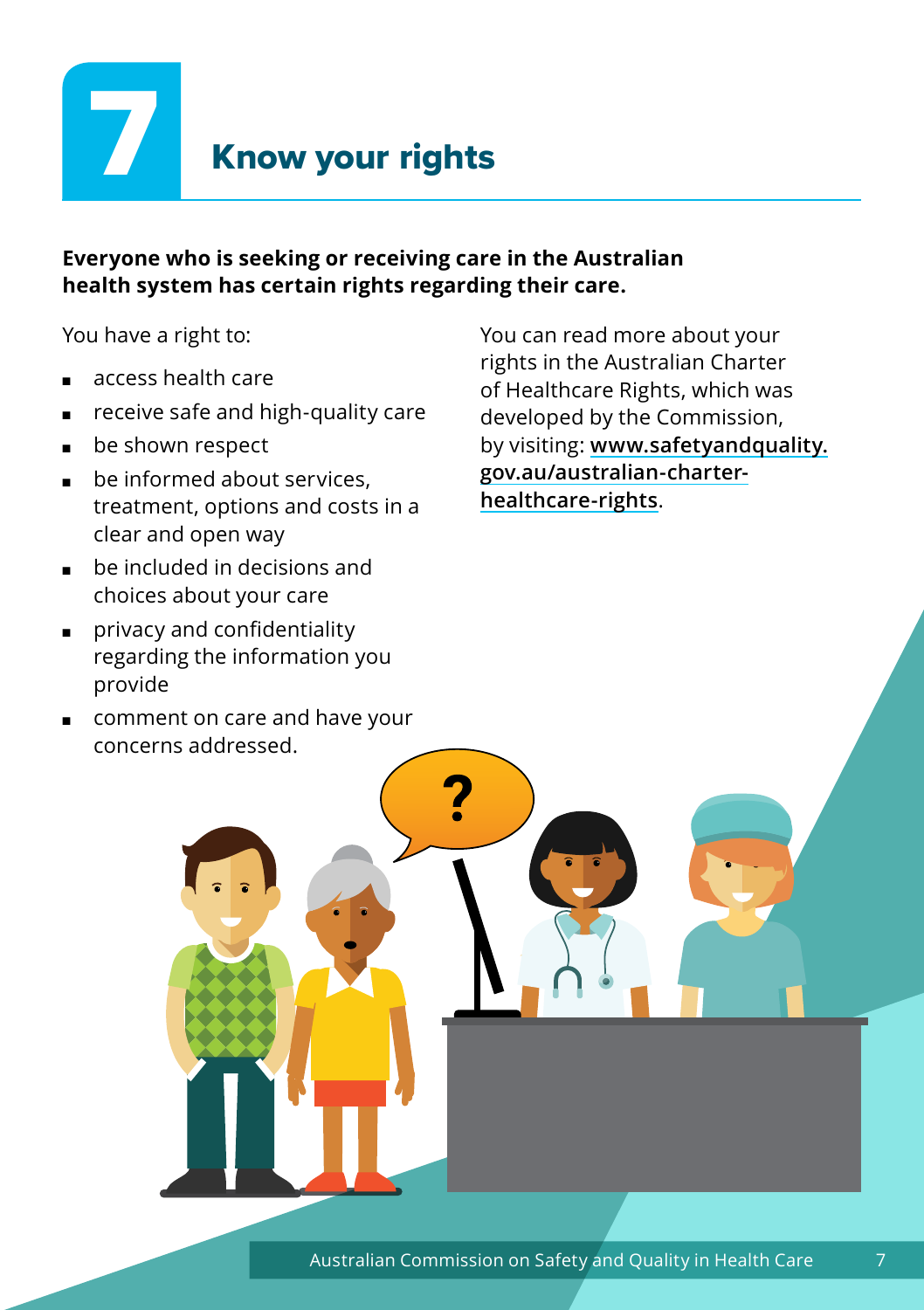

#### **Your doctor and other healthcare providers keep a record of your health and medical history.**

They are required by law (the *Privacy Act 1988*) to keep your medical record confidential and private. Occasionally, relevant parts of your medical record will need to be shared between healthcare providers as part of your care.

If you would like access to your medical record, you can ask to see it. If you have registered for the electronic My Health Record, you can access this yourself on the internet. If you notice something missing from your medical record or your My Health Record, ask your healthcare provider to have it corrected.

To register for an electronic health record visit: **[www.myhealthrecord.](www.myhealthrecord.gov.au) [gov.au](www.myhealthrecord.gov.au)** and for guidance on how to access and correct your medical record visit: **[www.oaic.gov.au/](https://www.oaic.gov.au/privacy/health-information/) [privacy/health-information/](https://www.oaic.gov.au/privacy/health-information/)**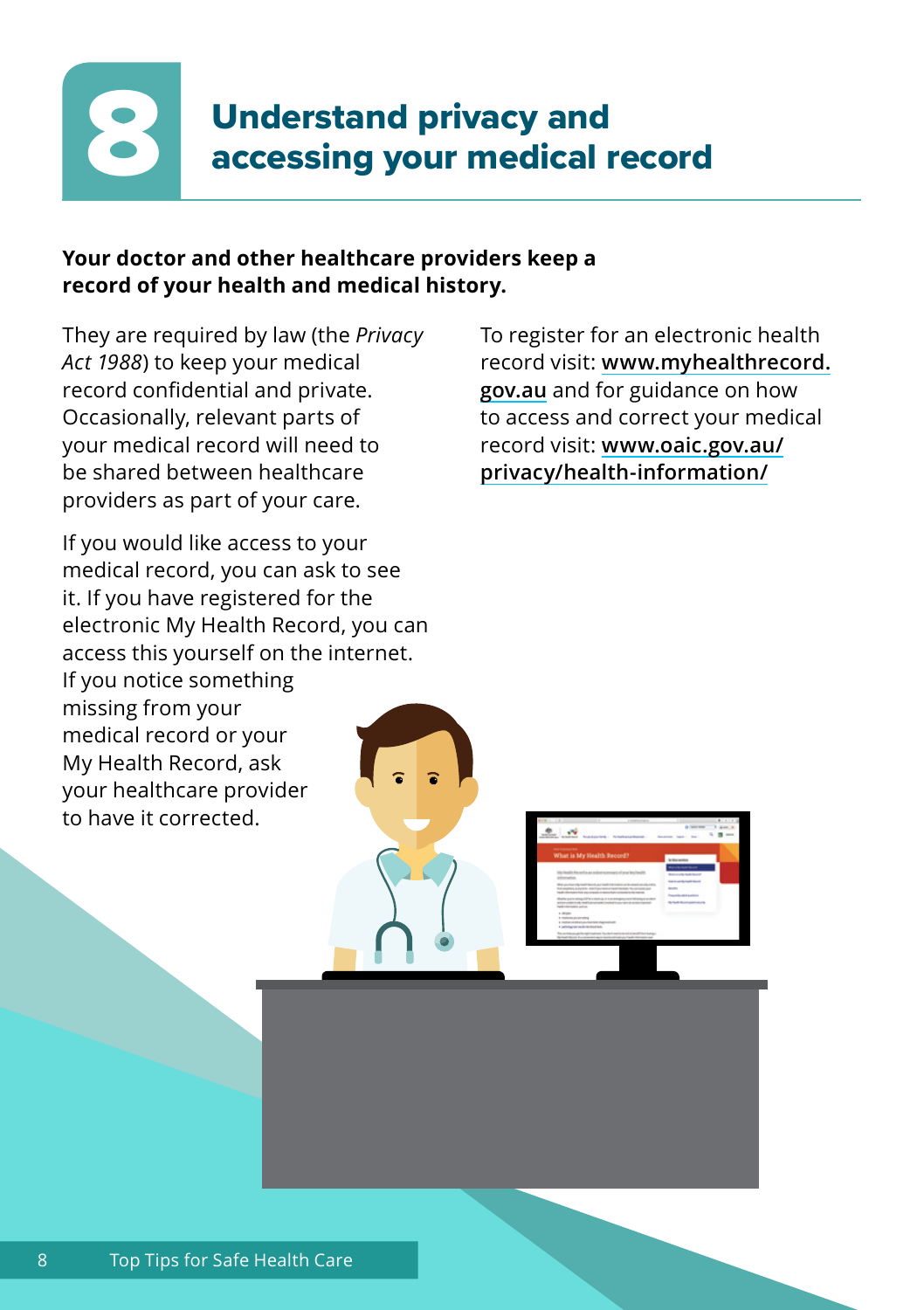# 9

# Your feedback helps improve healthcare safety and quality

**Healthcare providers value your feedback. It helps the organisation understand what they are doing well, and what might need improvement.** 

You can share your feedback with staff in person, write your feedback down or complete a feedback form.

If you have a complaint about your care, try to resolve it directly with the hospital or healthcare provider. Many hospitals have a patient advocate or liaison officer whom you can talk to about your concerns.

If the healthcare provider does not respond, or you are not happy with the response you receive, you may wish to contact your state's health complaints authority. These are listed below:

#### **ACT Human Rights Commission**

Web: **<www.hrc.act.gov.au/complaints>** Phone: 02 6205 2222

**NSW Health Care Complaints Commission**

Web: **[www.hccc.nsw.gov.au](http://www.hccc.nsw.gov.au)** Phone: 1800 043 159

**NT Health and Community Services Complaints Commission** Web: **[www.hcscc.nt.gov.au](http://www.hcscc.nt.gov.au)** Phone: 1800 004 474

#### **QLD Office of the Health Ombudsman**

Web: **[www.oho.qld.gov.au](http://www.oho.qld.gov.au)** Phone: 133 646

#### **SA Health and Community Services Complaints Commissioner**

Web: **[www.hcscc.sa.gov.au](http://www.hcscc.sa.gov.au)** Phone: 1800 232 007

#### **TAS Health Complaints Commissioner**

Web: **[www.healthcomplaints.](http://www.healthcomplaints.tas.gov.au) [tas.gov.au](http://www.healthcomplaints.tas.gov.au)** Phone: 1800 001 170

**VIC Health Complaints Commissioner** Web: **[www.hcc.vic.gov.au](http://www.hcc.vic.gov.au)** Phone: 1300 582 113

**WA Health and Disability Services Complaints Office** Web: **[www.hadsco.wa.gov.au](http://www.hadsco.wa.gov.au)** Phone: 1800 813 583